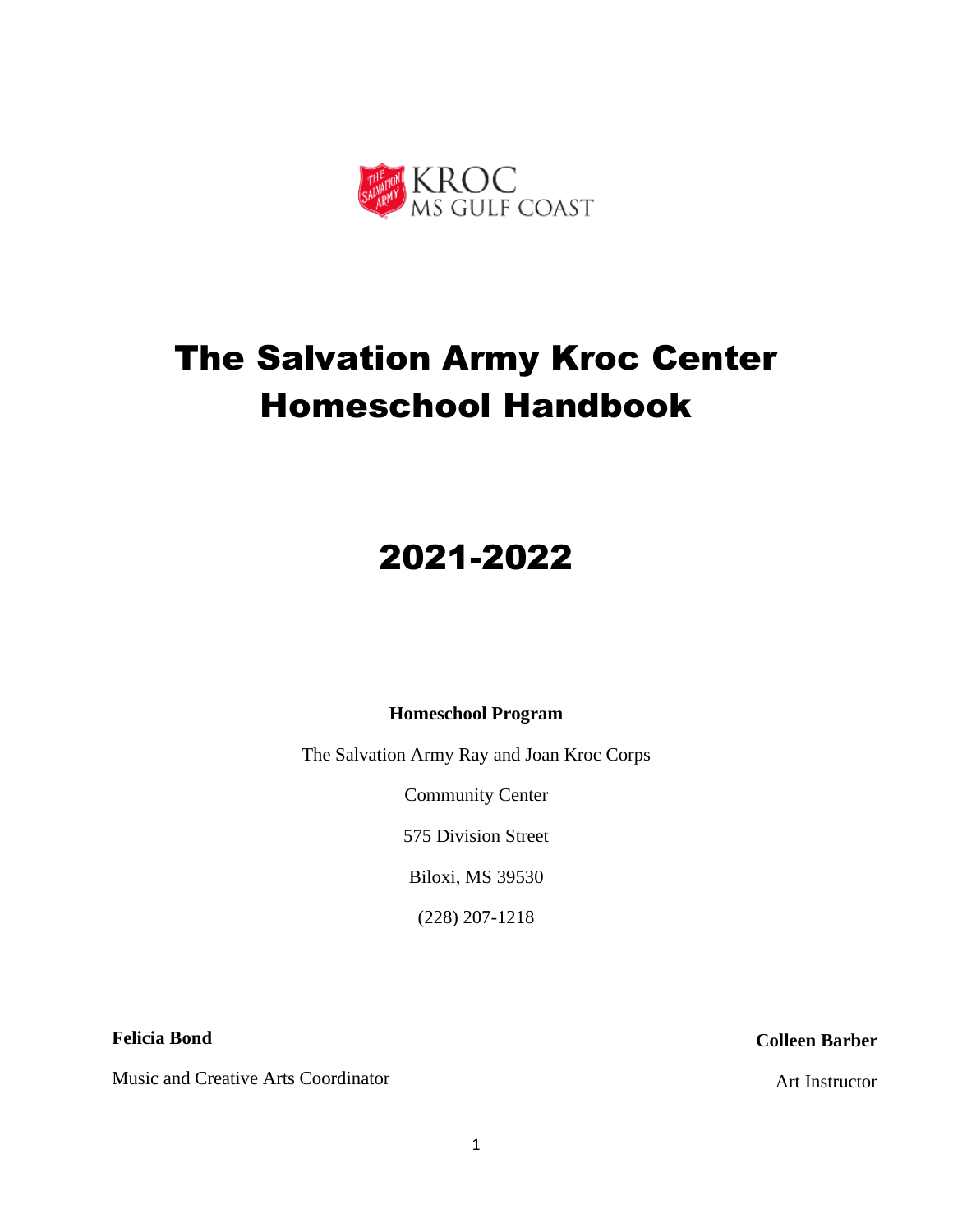#### **Mission**

The Salvation Army, an international movement, is an evangelical part of the universal ChristianChurch. Its message is based on the Bible. Its ministry is motivated by the love of God. Its mission is to preach the gospel of Jesus Christ and meet human need in His name without discrimination.

#### **Philosophy**

All students can express themselves through our extra-curricular activities. What this program attempts to do is provide an outlet for each student to reach their full potential. To obtain this goal, The Salvation Army Ray and Joan Kroc Corps Community Center has made several classes available to serve the students in this capacity. Our homeschool program is a place where students can grow, succeed, and feel accepted each day.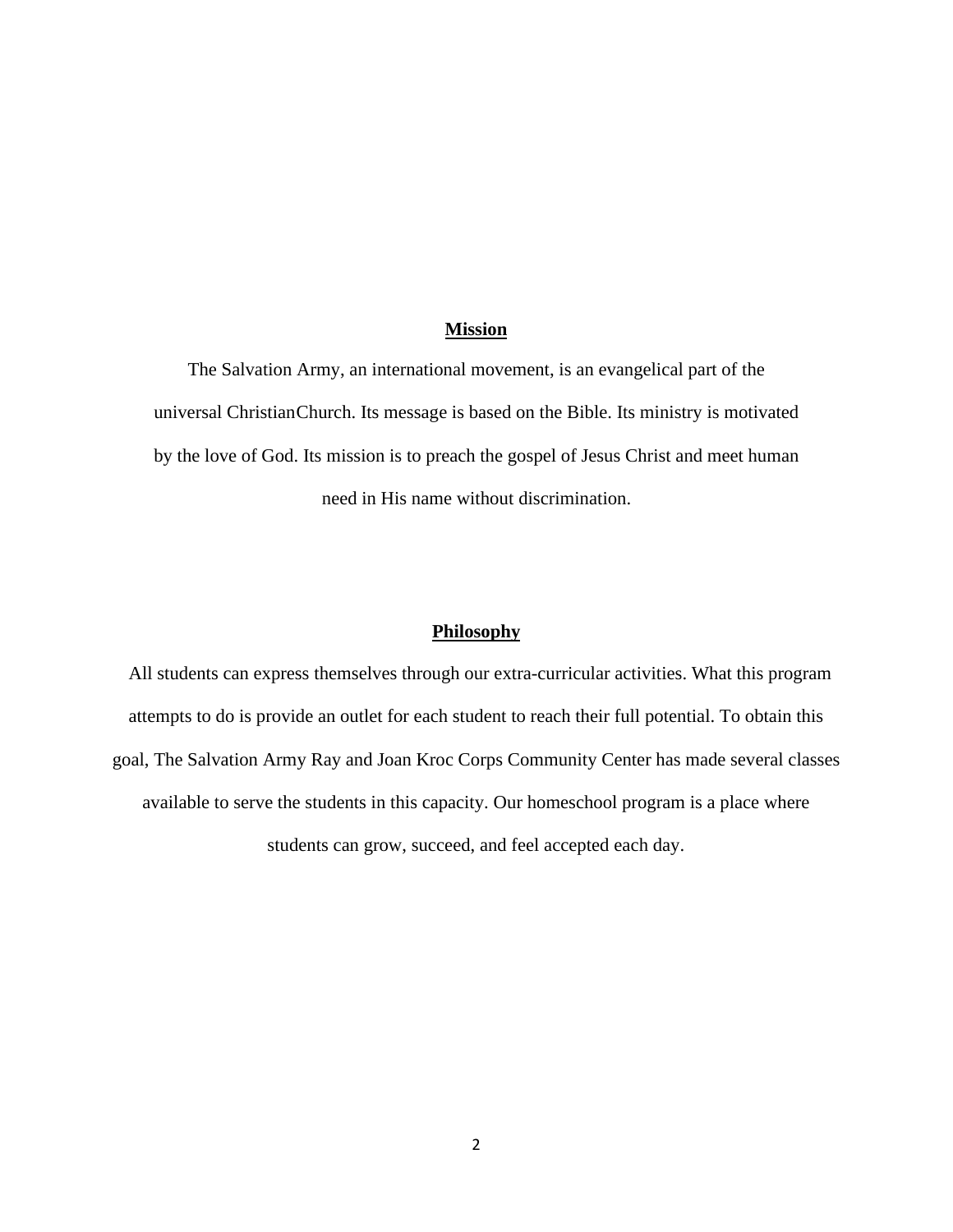### **Registration, Tuition and Fees**

A \$20 registration fee per child is due by January 19, 2022. This fee is non-refundable. Forms may be submitted to [felicia.bond@uss.salvationarmy.org](mailto:felicia.bond@uss.salvationarmy.org) or turned in to the Guest Services desk. Classes with fewer than 5 students registered will not be offered on the final schedule. If a class that did not meet the registration minimum is cancelled, the money spent on the class will be refunded.

## **Parents will be notified of the final schedule on January 21, 2022.**

#### **Tuition**

Tuition is paid per semester (15 weeks). Tuition per class is as follows: one-hour classes are \$77.00 and 30-minute classes are \$39.00.

#### **Tuition due for Spring semester – January 21, 2022**

*A late fee of \$15.00 will be charged to payments made after the registration date.*

## **Departure and Late fees**

Students must be dropped off by a parent/guardian *in the building*, no out-front drop-offs or pickups are permissible. Parents must sign out at the front desk if leaving the building while their student is in the program. Students may not be in the building outside of class hours unattended. Parents must be present to pick up their students by the end of their last class time. Late pickups will be charged \$10 forevery ten minutes of tardiness.

#### **Cancellations/Refunds**

Monetary refunds will not be given unless the Homeschool Program is cancelled by Kroc Center Staff. If the class does not make 5 students by the registration deadline the class will be cancelled and those who registered may receive a refund or have their tuition transferred to another class.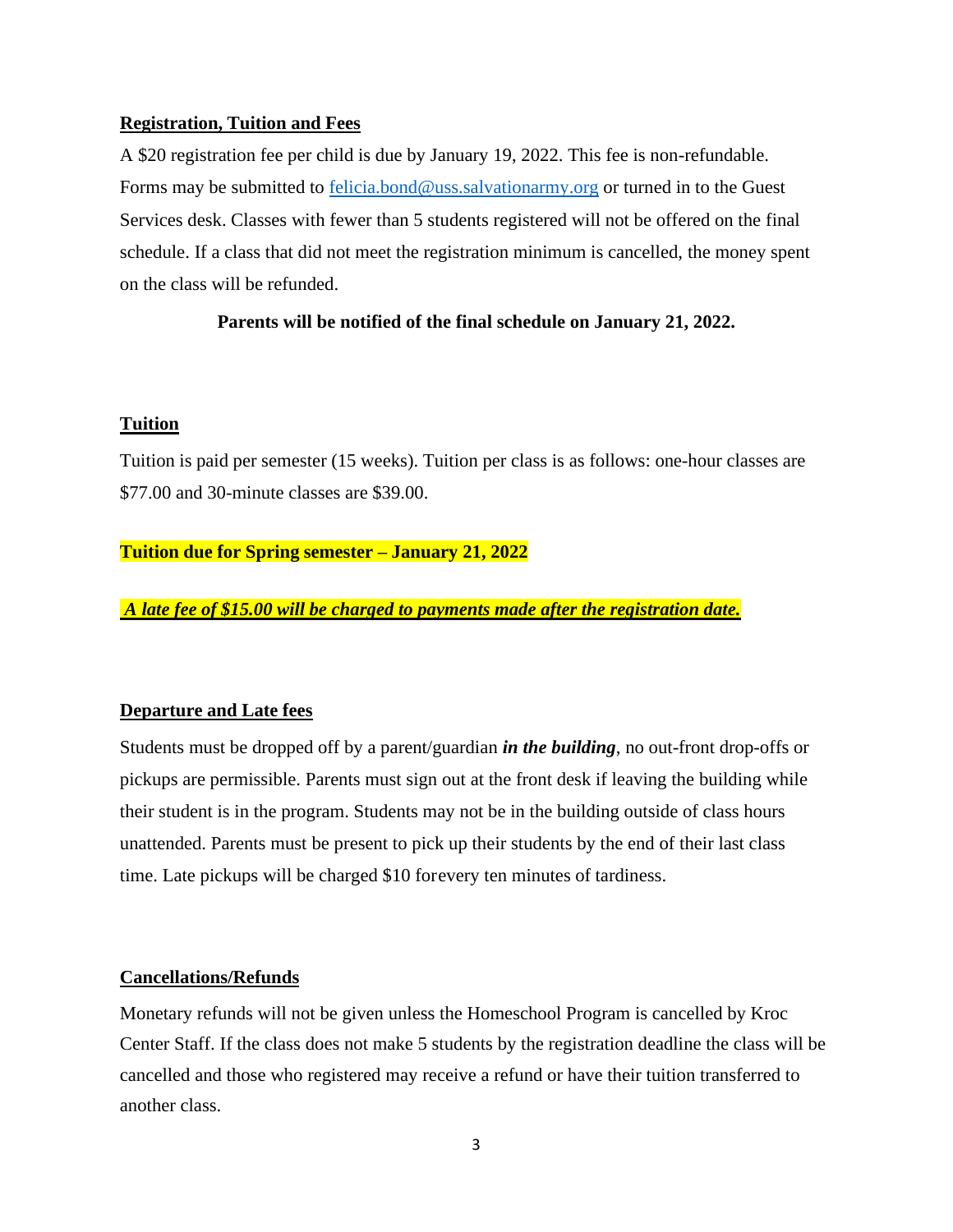## **Disciplinary Policy**

All homeschool students are expected to be:

- Punctual
- Well-behaved
- Positive
- Honest
- Responsible
- Committed
- Prepared

The following is a list of disciplinary procedures for homeschool students. They are modified and handled on a case-by case basis. The purpose of each action is to bring about a change of behavior and is not simply punitive in nature. These actions are devised and applied to discourage continuation of unacceptable conduct.

- 1. **Warning** Student is issued a verbal warning, parents and/or guardians may be contacted as well.
- 2. **Written warning** Student receives a written letter citing the incident details and action to follow, and a letter is kept on file. Parents are contacted regarding the incident.
- 3. **Parent teacher conference** Student and parents will meet with the effected party and the Music and Creative Arts Coordinator.
- 4. **Disciplinary hearing** A meeting will be held between the Director, Coordinator, the student, and their family to decide the next appropriate step.

## *Disciplinary action depends on the teacher or offended parties reporting of an incident worthy of discipline. No teacher or parent of another student is permitted to discipline any child, all incidents must be reported to the Music and Creative Arts Coordinator immediately.*

## **Photography**

To promote The Salvation Army Kroc Center and its programs, photograph or video footage may be taken from time to time in accordance with the Photo Release Waiver signed by the parent or guardian.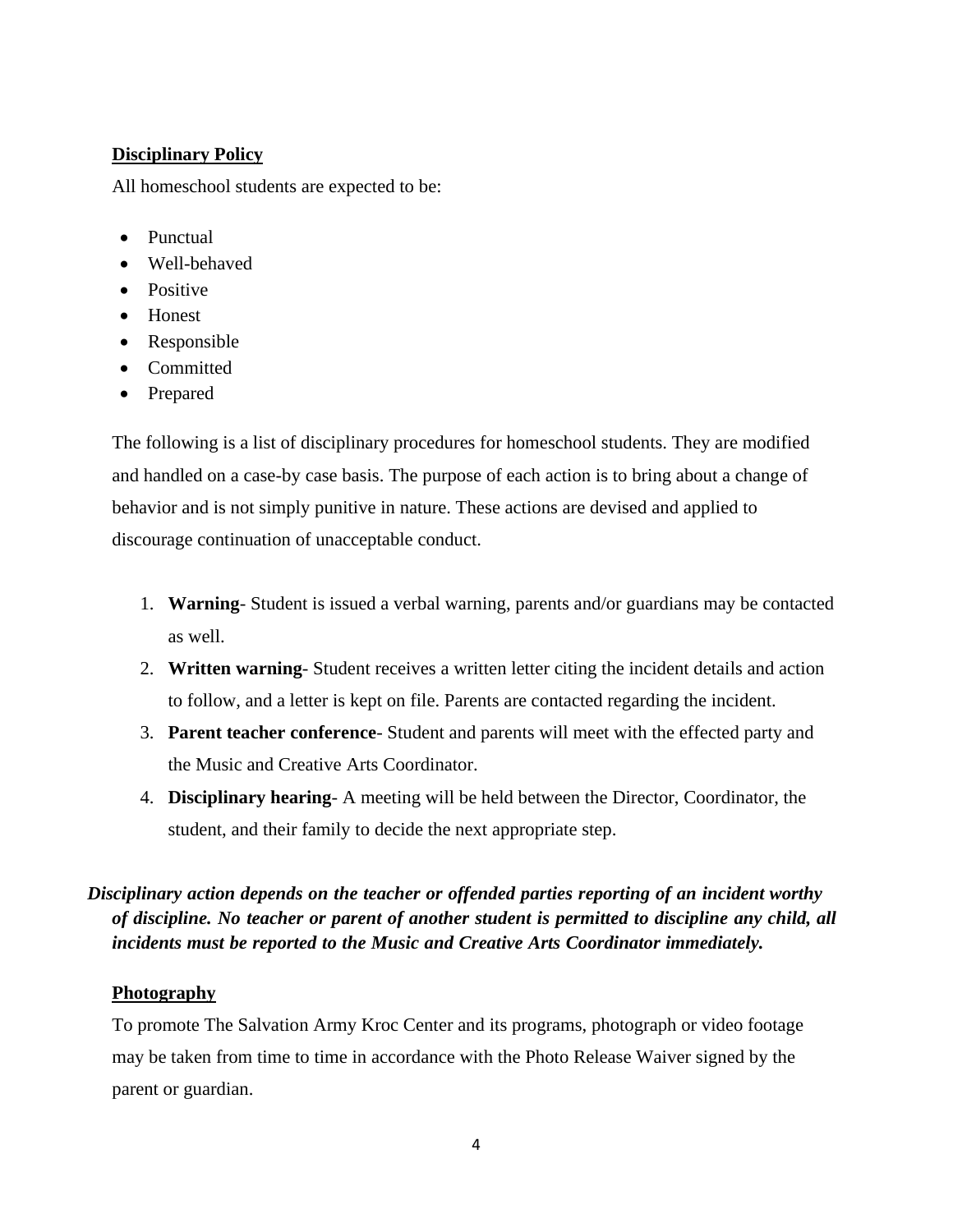#### **Attire**

Students should wear loose fitting clothing to allow them to play and move comfortable. Tennis shoes must be worn in sports related programming or gardening. Flipflops, sandals, or exposed feet will not be accepted. Appropriate dance attire and shoes should be brought for those participating in dance classes.

## *If your child has a class they need to change for, please be here to help them. Please note that staff will NOT be able to help students change for any reason.*

## **Weather Emergencies**

During severe weather conditions, parents are asked to tune into our website [\(www.krocmscoast.org\)](http://www.krocmscoast.org/), or our Facebook page (@kroccentermscoast) for information on program closings. The safety of our staff, students, and parents are our top priority. If for any reason you will not be able to make it to class due to bad weather, please email your instructor.

#### **Medication**

We do not dispense medication to Homeschool Program participants. If your child requires medication during the hours of the homeschool program, we ask that you please be available to administer it to them.

#### **Health Regulations**

If you or your child are feeling sick or are experiencing any symptoms related to COVID, please stay home and notify your instructor of the absence.